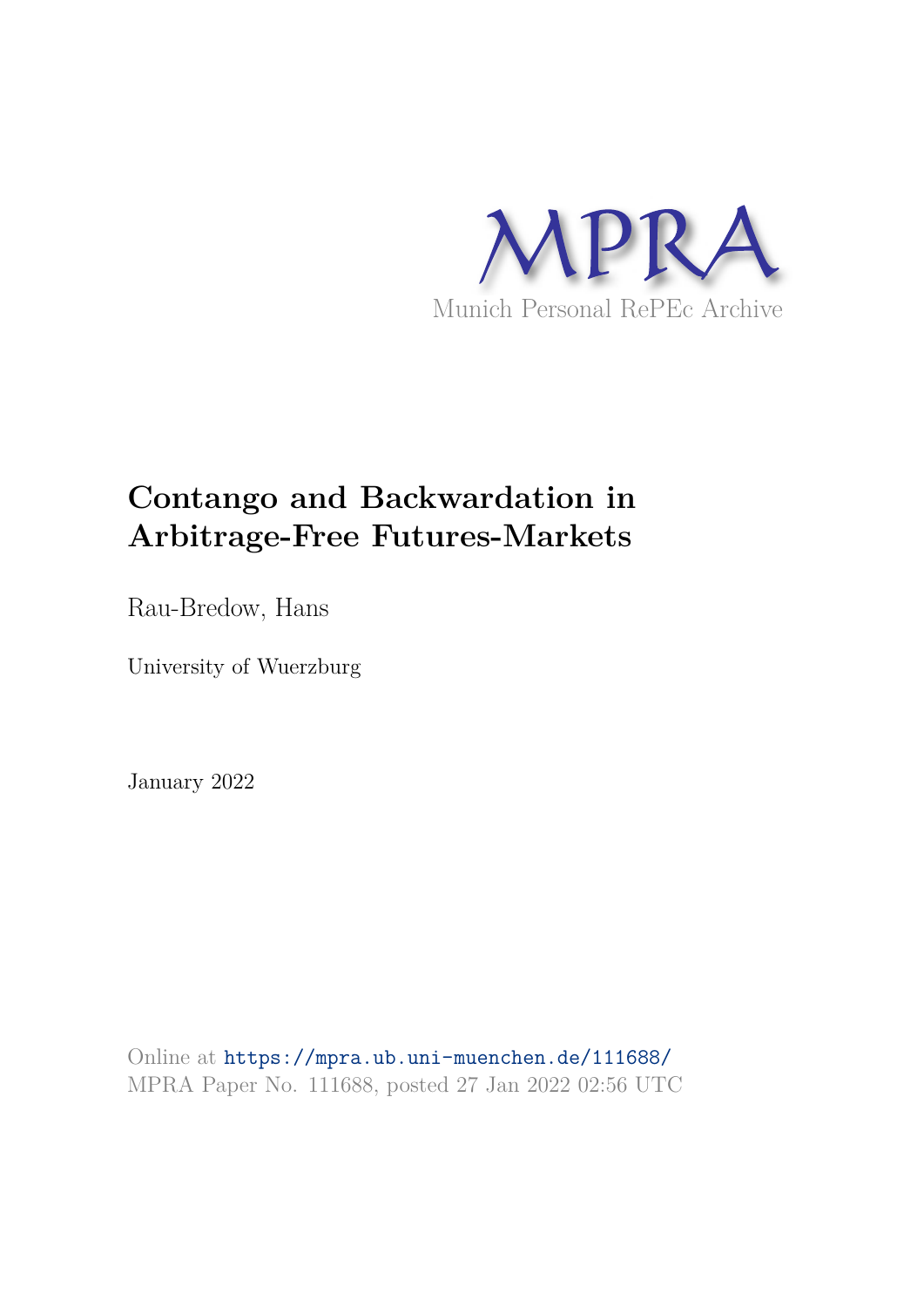# **Contango and Backwardation in Arbitrage-Free Futures-Markets**

Hans Rau-Bredow University of Wuerzburg Email: hans.rau-bredow@uni-wuerzburg.de

January 2022

# **Abstract**

This paper gives a short recapitulation of the constraints for forward and futures prices under the condition that no risk-free profits can be achieved through arbitrage activities.

#### **Contents**

- 1. Introduction
- 2. Definition of Contango and Backwardation
- 3. Determination of Futures Prices
	- 3.1 Carry Trades
	- 3.2 Reverse Carry Trades
	- 3.3 Currency Futures
	- 3.4 Convenience Yield
	- 3.5 Investment versus Consumption Goods
- 4. The Term-Structure of Futures-Prices
- 5. Conclusion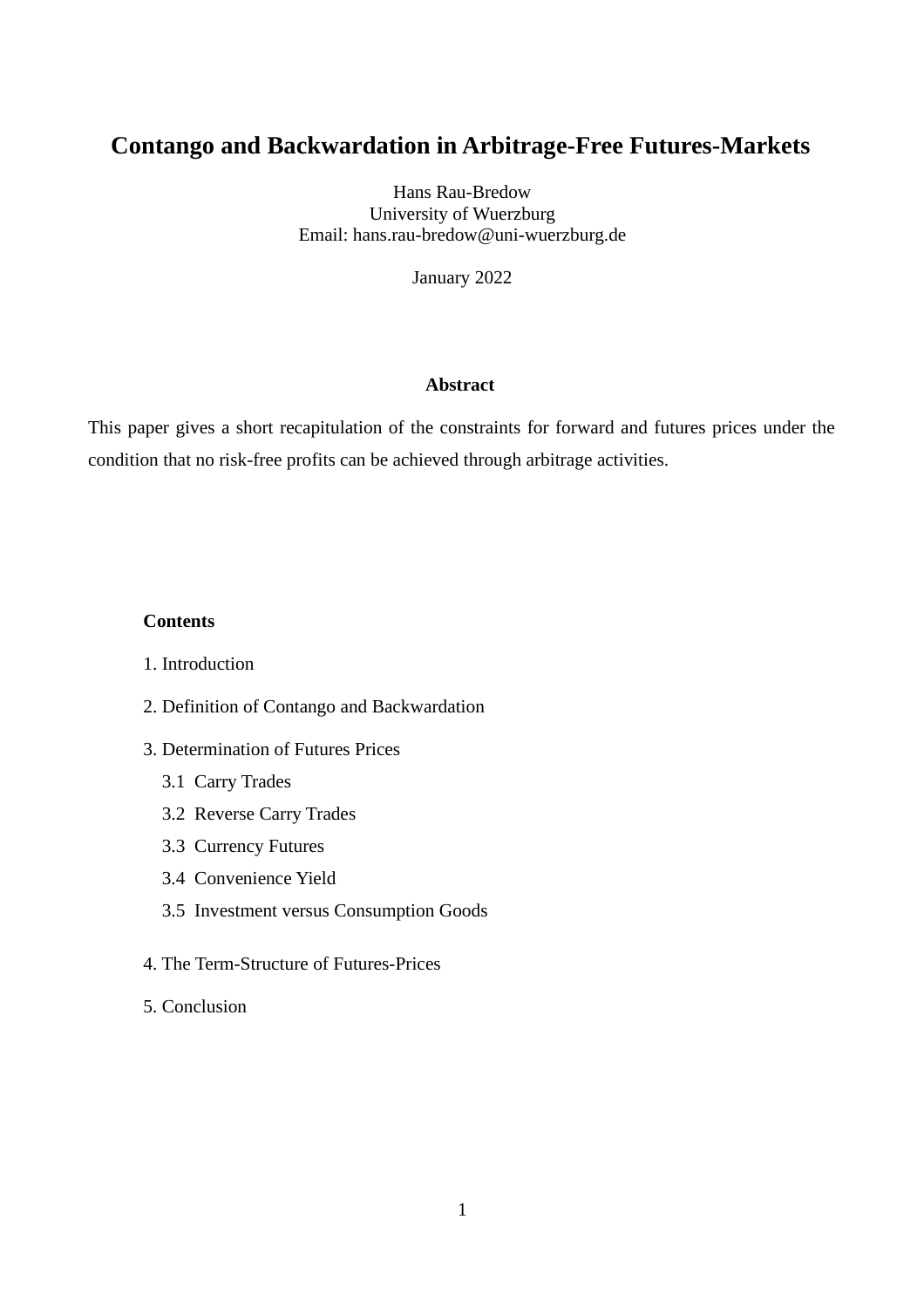#### **1. Introduction**

During the financial crisis, from July 2008 until the beginning of 2009, oil prices fell dramatically from around \$140 to \$40. Futures prices also fell, but by less. As a result, in January 2009, the futures price for delivery in December 2009 was about \$20 above the spot price (super-contango<sup>1</sup>). Oil bought in the spot market could be sold \$20 higher on the futures market. This required oil to be stored for almost a year. In fact, storage not only occurred on land but also at sea. As of spring 2009, 35 supertankers (about 7% of worldwide capacity) were chartered for this purpose.<sup>2</sup>

The example demonstrates that the relationship between spot and futures prices could provide profitable arbitrage opportunities. However, such opportunities will normally be short-lived, since trading activities will lead to an adjustment of market prices. Because a free lunch does not exist in efficient financial markets, arbitrage opportunities will vanish over time. In the above example, the futures price will fall and/or the spot price will rise until the difference exactly corresponds to the sum of the costs for storage and interest payments (the so-called costs of carry). As a result, the described carry trade would no longer be profitable.

This paper gives a short recapitulation of the constraints for forward and futures<sup>3</sup> prices under the condition that no risk-free profits can be achieved through arbitrage activities. We begin by defining the expressions contango and backwardation. In the main chapter, it is analyzed how futures prices are determined in arbitrage-free markets. Finally, we also take a short look at the whole term structure of futures prices.

## **2. Definition of Contango and Backwardation**

In this paper, contango and backwardation are defined by the relationship of spot and futures prices. Contango describes a situation where the futures price for delivery some months ahead is above the spot price for immediate delivery, whereas in backwardation the futures price is below the spot

<sup>1</sup> Super-contango occurred again in spring 2020 at the beginning of the corona pandemic.

<sup>2</sup> Dennin 2019, p. 195ff. (Chapter 32 "Crude Oil: Contango in Texas").

<sup>3</sup> Unlike forward contracts, futures contracts are traded at exchanges. In the following, only the term "futures" will be used. Differences between forwards and futures that arise from the mechanism of daily settlement through margin accounts for exchange-traded futures are thereby neglected but see Hull 2018 p. 29f. (Chapter "The operation of margin accounts"). The title of Hull 2018, however, suggests that the term "futures" is sometimes also used as a general term, comprising both forwards and futures contracts.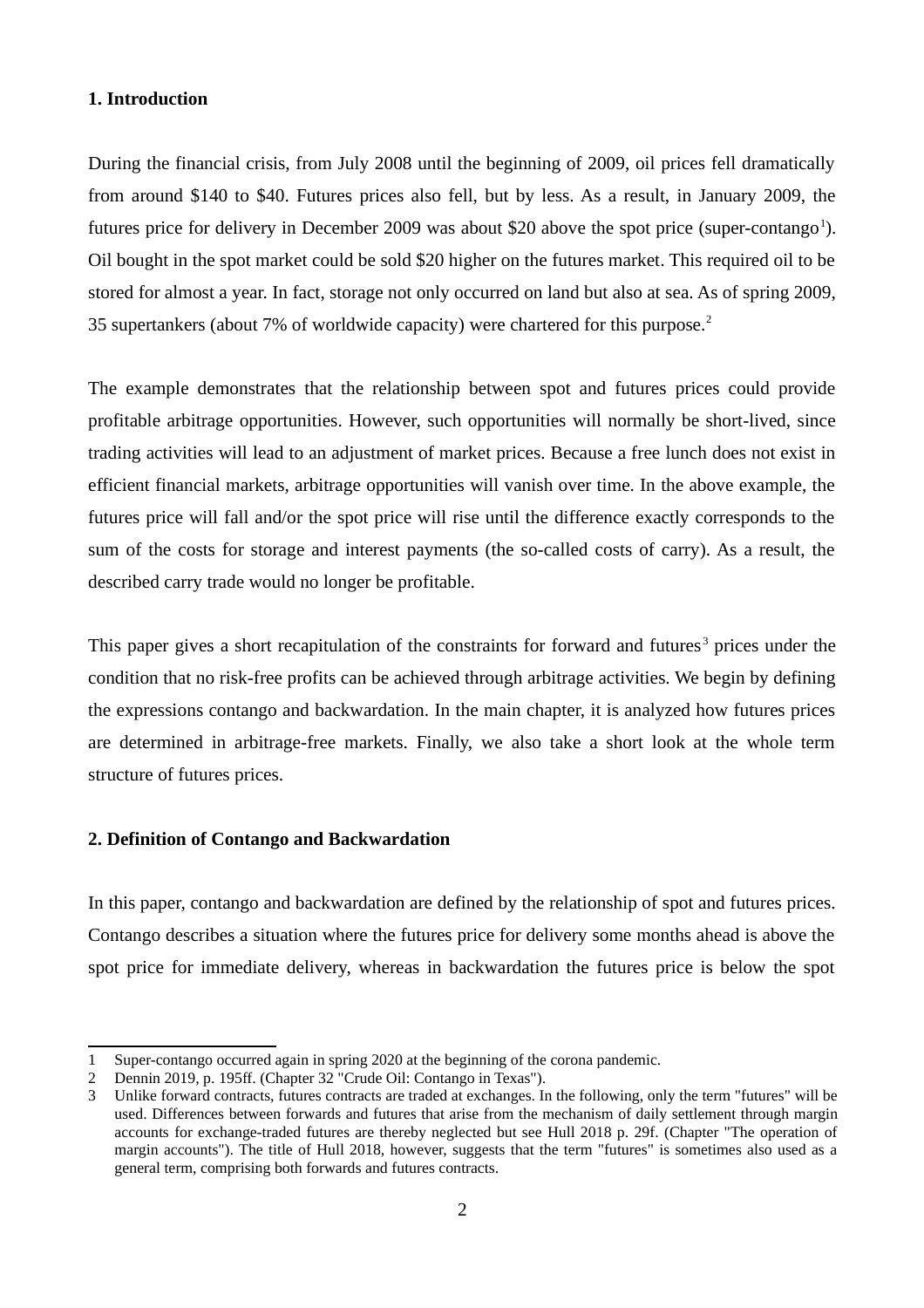price. To decide whether the market is in contango or backwardation, one therefore only has to compare the current quotations of spot and futures prices.

Some confusion always arises because Keynes has introduced the expression of "normal backwardation".<sup>4</sup> Keynes was concerned about the relationship of futures prices and the expectations of market participants on what the spot price will be at maturity of the futures contract. He postulated that futures prices will normally be below the "expected" spot prices, because if riskaverse producers can sell their products in advance at a guaranteed price via the futures market, they are willing to accept a discount relative to the expectation at which price the goods will trade a few months ahead.

The theory is problematic for several reasons. First, unlike arbitrage-free arguments developed in this paper, the theory of Keynes requires some psychological assumptions about the risk preferences of market participants. Secondly, contrary to Keynes, it can be argued that risk-averse buyers such as oil refineries or flour mills, on the other hand, are willing to accept a surcharge on the expected market price if they can protect themselves against rising prices (normal contango).<sup>5</sup> Finally, it is not immediately obvious whether a market is in normal backwardation in the sense of Keynes. To decide this, the value of the "expected" spot price must somehow be determined. Only in retrospect can the theory be tested by comparing historical prices of already expired futures contracts with historical spot prices at maturity of these contracts.<sup>6</sup>

The confusion between backwardation and normal backwardation (sometimes the expression normal contango is also used) has prompted some authors to avoid these terms altogether, the textbook of Hull 2018 is an example. In any case, it always has to be made sufficiently clear how these terms are used in a specific context. Whereas in academia the definition of Keynes is also sometimes adopted, practitioners almost always use the terms contango and backwardation as defined in this paper.

<sup>4</sup> Keynes 1930, p. 144.

<sup>5</sup> However, commercial buyers may be able to pass eventual price increases on to their customers. In this case, they would indeed be less risk-averse than producers.

<sup>6</sup> Empirically, normal backwardation cannot be supported, see for example Kolb 1992.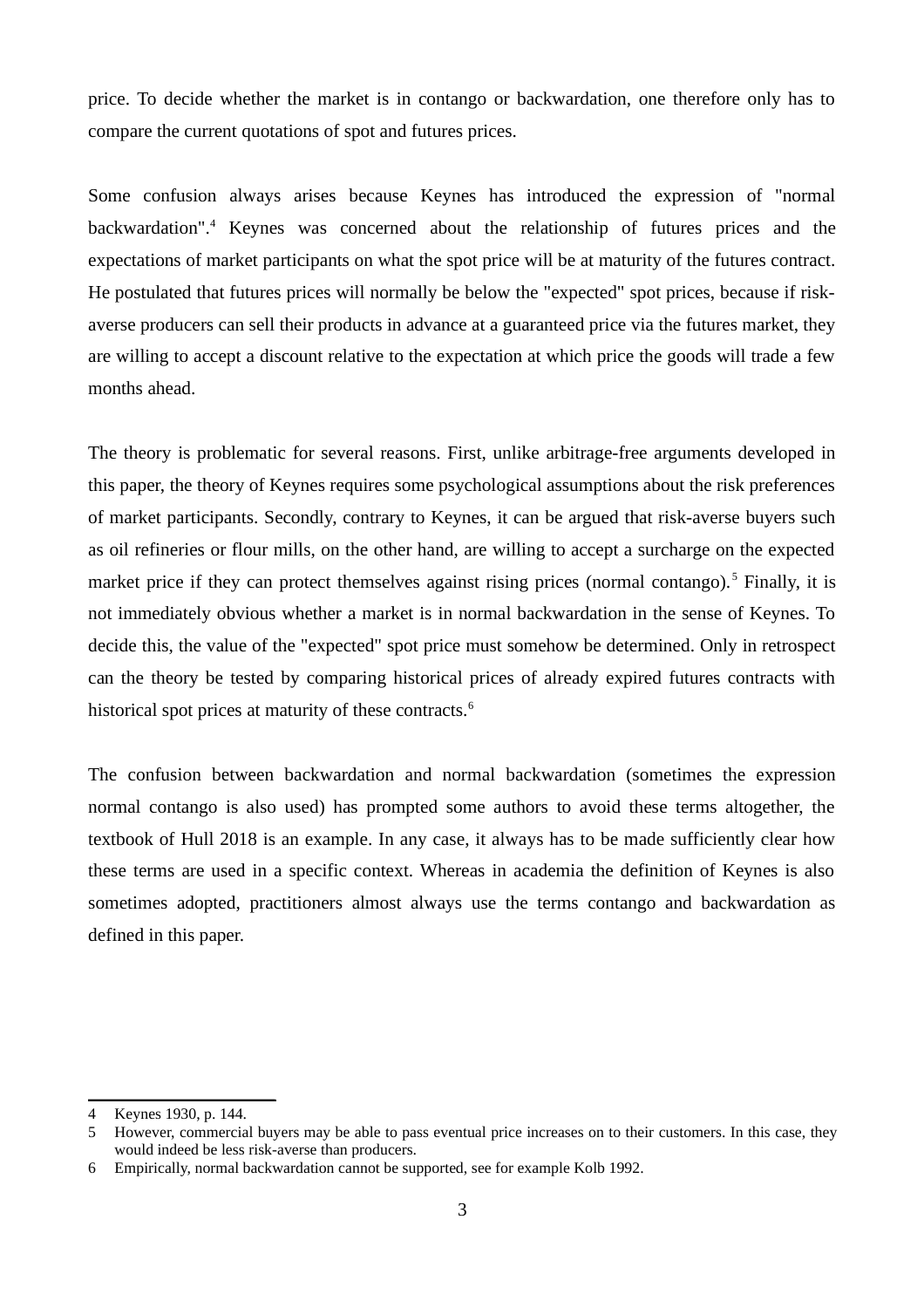#### **3. Determination of Futures Prices**

# **3.1 Carry Trades<sup>7</sup>**

Consider an asset like a non-dividend-paying stock that provides its owner with no income. Assume a contango situation where in  $t = 0$  the futures price  $F_0$  for delivery in say 3 months is above the spot price  $S_0$ . If, for example,  $F_0 = \epsilon 43$  and  $S_0 = \epsilon 40$ , a carry trade might be profitable where the stock is bought for  $S_0 = \epsilon 40$ , held for 3 months and sold at a higher fixed price  $F_0 = \epsilon 43$ . If the purchase of the stock is financed by a loan, no money is needed to finance this carry trade. Assuming an interest rate of  $i = 4\%$  per annum (1% per quarter), the trade consists of the following steps:

## Action now  $(t = 0)$

- borrow  $\epsilon$ 40 for 3 months at 1% per quarter
- buy stock for  $S_0 = \epsilon 40$
- enter into a futures contract to sell at  $F_0 = \epsilon 43$  in 3 months

#### **Action in 3 months (delivery date** *t = T***)**

- the futures contract comes due and the stock is sold for  $F_0 = \epsilon 43$
- from the proceeds,  $\epsilon$ 40.40 ( $\epsilon$ 40 + 1%) is used to repay the loan

This provides a risk-free profit of  $F_0$  -  $S_0 \cdot 1,01 = \epsilon$  2,40. In general, the profit of a carry trade is given as futures price  $F_0$  minus spot price  $S_0$  minus interest charges. If *i* is the interest rate per period and *T* denotes the time of duration of the futures contract, the formula for the profit *p* of a carry trade is:

(1) 
$$
p = F_0 - S_0(1+i)^T
$$

As already mentioned in the introduction, trading activities will lead to an adjustment of market prices until such carry trades are no longer profitable. In a so-called arbitrage-free market, no riskfree profits can be achieved. This corresponds to condition  $p \le 0$  and implies the following upper threshold for the futures price  $F_0$ :

<sup>7</sup> The following is explained in more detail in Hull 2018 p. 107ff. (Chapter 5. "Determination of forward and futures prices"), Geman 2005, p. 35ff.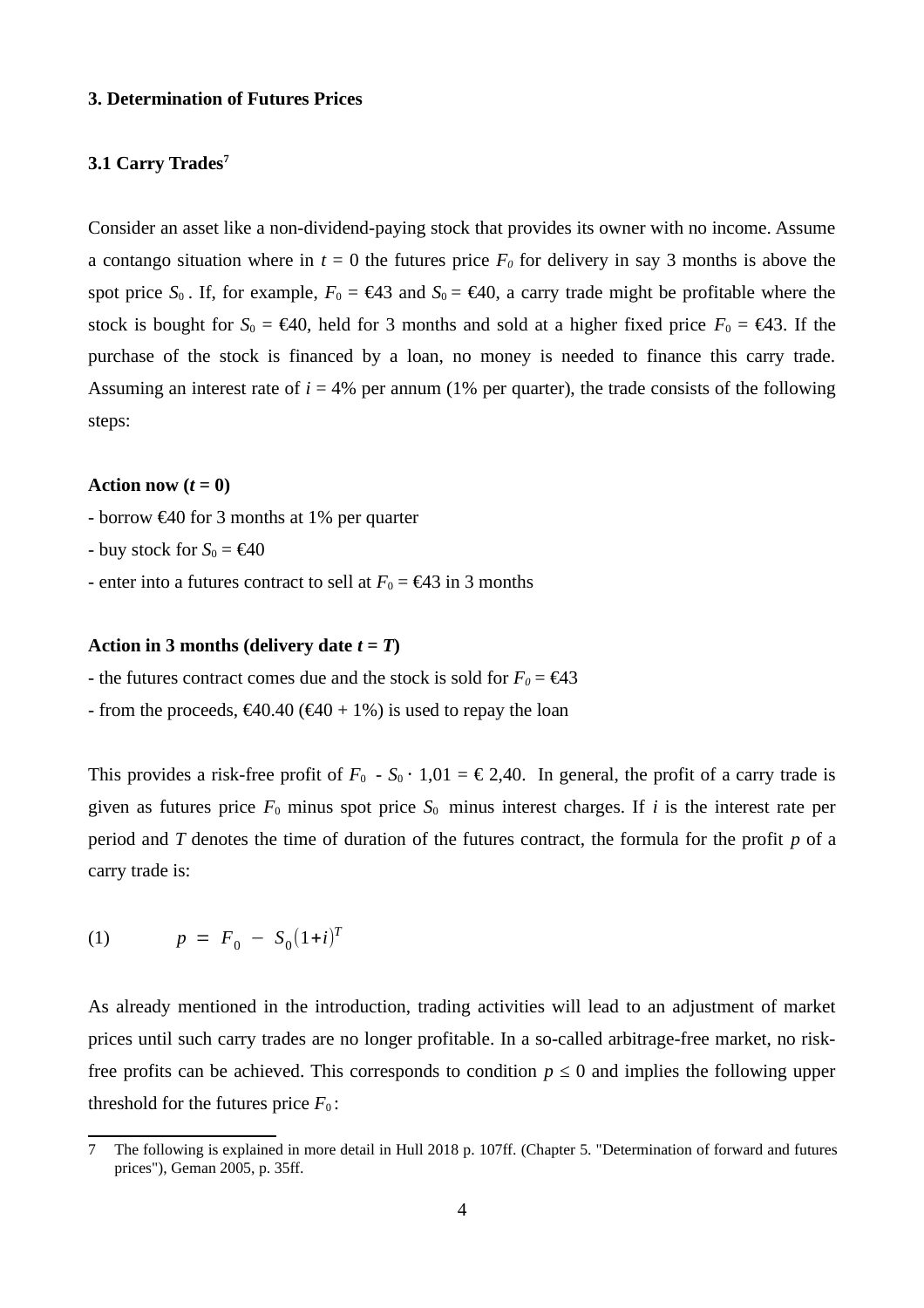$$
(2) \tF_0 \leq S_0(1+i)^T
$$

In mathematical models, it is often assumed that interest payments are not made at certain discrete points in time (e.g. annually, quarterly or monthly), but instead there is a continuous uninterrupted flow of payments. This can be compared to a water pool: Either a certain amount of water is regularly taken out at some discrete points in time (e.g., once a month or once a quarter), or the pool might have an outflow from which water is constantly running out. As a consequence of continuous interest payments, the compounding factor per period, which in the discrete case is given by 1+*i*, has to be replaced by  $e^{r}$ .<sup>8</sup> Here,  $e = 2.71828$  is Euler's number and  $r$  stands for the continuously compounded interest rate. In the continuous case, condition (2) is therefore as follows:

$$
(3) \tF_0 \leq S_0 e^{rT}
$$

As an extension, it can be assumed that some income is provided by the asset. Again, this income may take either the form of certain payments at some discrete points in time or that of a continuous flow of money. In the first case, the investor receives payments on his account and can thereafter collect interest on these payments. At maturity, payments plus accrued interest would add to the profit of the carry trade given by formula (1). This would lead to a lower threshold for the futures price, depending on the specific characteristics of the income stream.

In the continuous case, on the other hand, one assumes that income *q* is given as a percentage of the market value of the asset. If this income is continuously reinvested into the asset, the number of assets in the investor's portfolio would grow with rate  $q$ . A portfolio with e.g., 100 items at  $t = 0$ would, by continuously reinvesting the proceeds of the asset, consist of 100 *e qT* items at the maturity date  $t = T$ . Anticipating how many assets he will have at the maturity date, the investor sells a correspondingly higher number of futures contracts at  $t = 0$ . Taking the higher revenue from these additional futures contracts into account, the profit of the carry trade per item bought in  $t = 0$  now is:

(4) 
$$
p = e^{qT} F_0 - S_0 e^{rT}
$$

<sup>8</sup> For a proof see e.g. Hull 2018, p. 82f.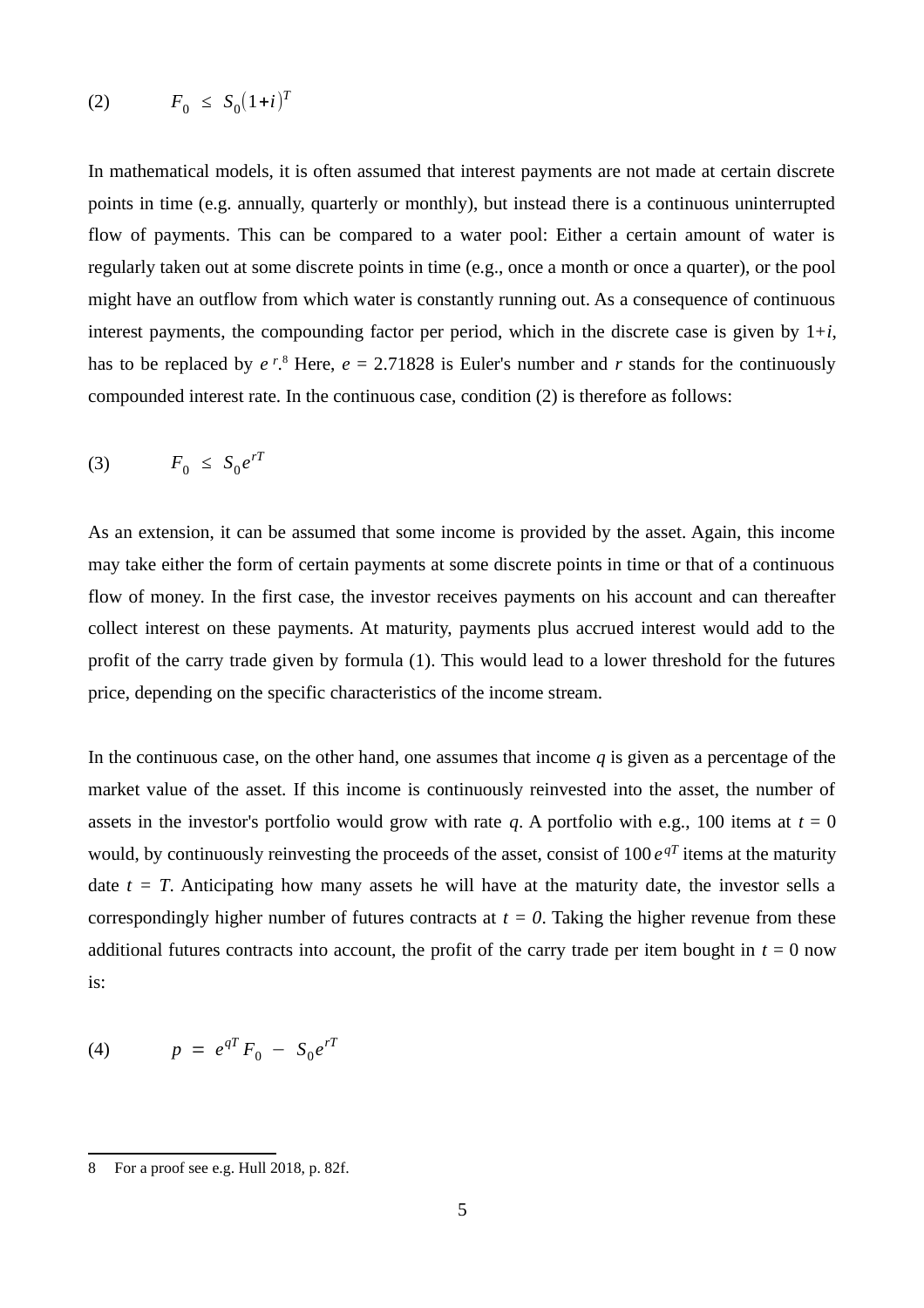The arbitrage-free condition  $p \leq 0$  then implies:

$$
(5) \tF_0 \leq S_0 e^{(r-q)T}
$$

Finally, storage costs can also be incorporated into the model. These can be treated completely analogously, but with a reversed sign, as "negative" income. In the discrete case, payments for storage costs push the investor's account further into the red and reduce, plus interest incurred, the final profit at the maturity date.

In the continuous case, on the other hand, storage costs are defined as a percentage of the value of the assets. It is assumed that a certain percentage of goods must continuously be spent for storage. Storage costs are so to say paid in kind. This assumption obviously is only an approximation to reality and is primarily made to facilitate mathematical modeling. But consider, for example, fruits and vegetables, where a certain percentage has spoiled during storage. For every kilogram, e.g., only 950 grams might be left. Formally, with continuous storage costs  $u$ , this corresponds to  $e^{-uT}$  = 0.95.

The same argument as developed above for an income providing asset can then be applied to incorporate storage costs, only that because of  $e^{-uT} < 1$ , the investor now sells not a higher, but a lower number of futures contracts. By replacing  $q = -u$  in formula (5), one gets:

$$
(6) \tF_0 \leq S_0 e^{(r+u)T}
$$

Here, the sum  $r+u$  of interest and storage costs is usually referred to as the costs of carry.

#### **3.2 Reverse Carry Trades**

In the previous chapter, we have derived an upper bound for the futures price  $F_0$ . The question now is whether futures prices always equal this upper bound - in which case it is said that the market is in "full carry" - or whether futures prices could also lie below that bound. A special case in which the market is not in full carry is backwardation because the futures price  $F_0$  is then even below the spot price S<sub>0</sub>.<sup>9</sup>

<sup>9</sup> Note however that, because of formula (5), if *r-q* < 0, i.e. if income *q* exceeds interest rate *r,* backwardation necessarily applies.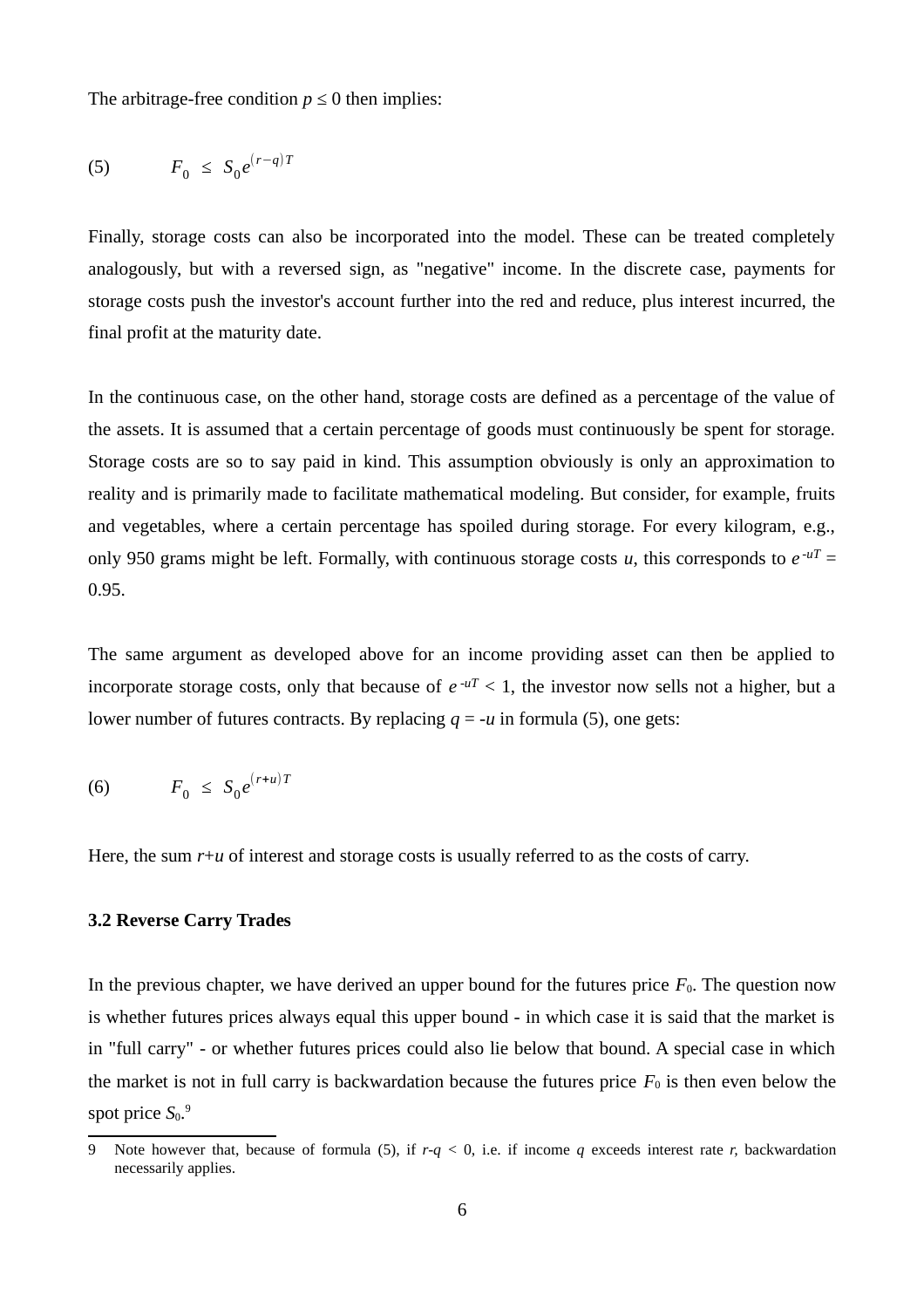Let us assume backwardation with the futures price  $F_0$  of a non-dividend paying stock being below the spot price  $S_0$ . For an investment fund or a life insurance firm with a sufficiently long investment horizon, it would then be profitable to conduct a so-called "reverse" carry trade: The fund or the life insurer could sell stocks at the relatively high spot price  $S_0$ , invest the proceeds at interest rate  $r$ , and enter into a futures contract to buy back the shares at a later point in time at the comparatively low futures price  $F_0 \leq S_0$ . Alternatively, shares could instead be lent to a hedge fund for a fixed period. The hedge fund then conducts the described reverse carry trade: The shares are sold short<sup>10</sup>, simultaneously bought back via a futures contract and finally returned to the lender. In this case, a lending fee for borrowing the shares is usually charged to the hedge fund, but for the sake of simplicity, this is neglected here.

Whereas in a usual carry trade the investor holds or "carries" the assets until the futures contract is due, in a reverse carry trade the investor disposes himself of the assets during the term of the contract. By instead buying a futures contract, the investor agrees to buy back the assets at maturity for a price that is fixed in advance. Crucially, a reverse carry trade requires that enough surplus stock is available for selling and that some investors are willing to temporarily part with these assets. As we will see, for some commodities this is not necessarily the case. However, in this chapter, it is assumed that it is always possible to execute reverse carry trades. These trades lead to a correction of spot and/or futures prices should the market not be in full carry.

Profit  $\tilde{p}$  from a reverse carry for an asset with no income is given by spot price  $S_0$  plus accrued interests minus the futures price:

$$
(7) \qquad \widetilde{p} = S_0 e^{rT} - F_0
$$

This is exactly the negative of the profit  $p = -\tilde{p}$  of a conventional carry trade. In an arbitragefree market, neither a carry trade nor a reverse carry trade is profitable. Conditions  $p \le 0$ and  $\widetilde{p} \le 0$  imply  $\widetilde{p} = p = 0$ , therefore:

$$
(8) \qquad F_0 = S_0 e^{rT}
$$

<sup>10</sup> A naked short sale, where shares are not borrowed in advance, is not an alternative, as physical delivery of the shares within two trading days is required by the exchanges.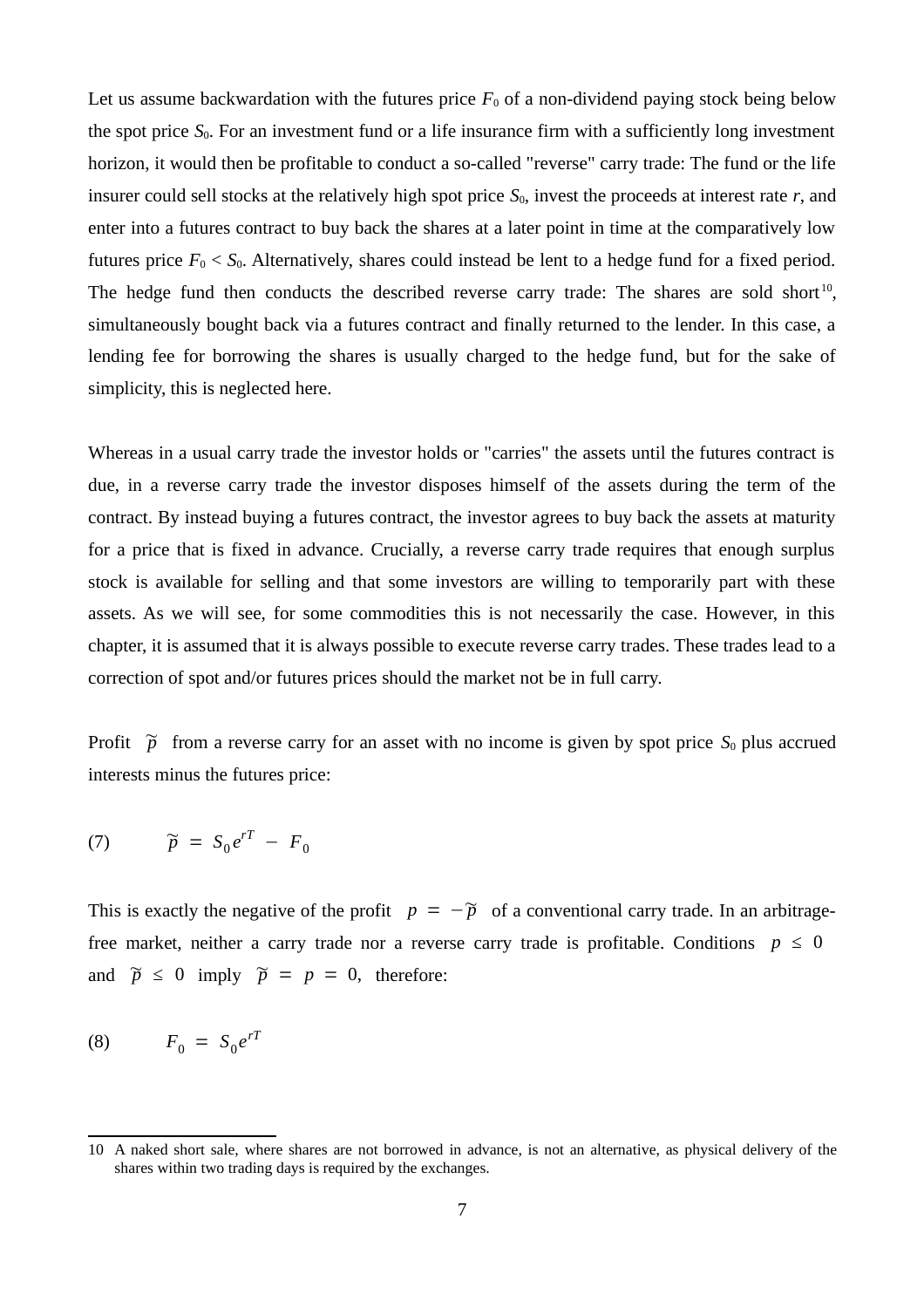Analogously to chapter 3.1, it can be shown that this generalizes for an asset that provides income to:

(9) 
$$
F_0 = S_0 e^{(r-q)T}
$$

We conclude that the inequality sign in formulas (3) and (5) can be replaced by an equals sign if there are no limits on reverse carry trades. The market will then always be in full carry.

#### **3.3 Currency Futures**

Next, we consider futures on currencies. A foreign currency can be considered as an asset that provides an income  $q = r_f$ , where  $r_f$  denotes the interest rate of the foreign currency. For currency futures, there is symmetry between carry trades and reverse carry trades: Consider an investor from the U.S. who conducts a reverse carry trade in Japanese yen. She or he will borrow yen, sell the yen at the spot market for U.S. dollars, and will enter into a futures contract to rebuy the yen so that the yen loan can be repaid once it comes due. In the meantime, interest could be earned on the U.S. dollar account and must be paid for the yen loan. The trade would lead to a profit if the difference between spot and futures price is greater than the interest on the yen loan minus interest earned on U.S. dollars during the term of the futures contract.

Now assume that the very same trade is instead executed by a Japanese investor. The trade would then amount to a normal carry trade: The Japanese investor would buy an asset - in this case U.S. dollar - and hold (or "carry") it until the future matures. Obviously, whether the trade amounts to a carry trade or a reverse carry trade, only depends on which country the investor is a resident of. In currency futures markets, carry trades and reverse carry trades are mirror images of each other.

As a result, if markets are sufficiently liquid, it is always possible to execute not only carry trades but also reverse carry trades. It can be concluded from this that currency futures should always be full carry. The futures price is therefore given  $as:$ <sup>11</sup>

(10) 
$$
F_0 = S_0 e^{(r - r_f)T}
$$

<sup>11</sup> It is important to be aware of how foreign currencies are quoted in practice. If for example, the Japanese yen trades at 112 for the dollar, this would translate into a spot price  $S_0 = $0.0089$  for the yen in the U.S. (since  $$1/¥112 =$ 0.0089). For a Japanese investor, the spot price for the U.S. dollar would be  $S_0 = 112$ .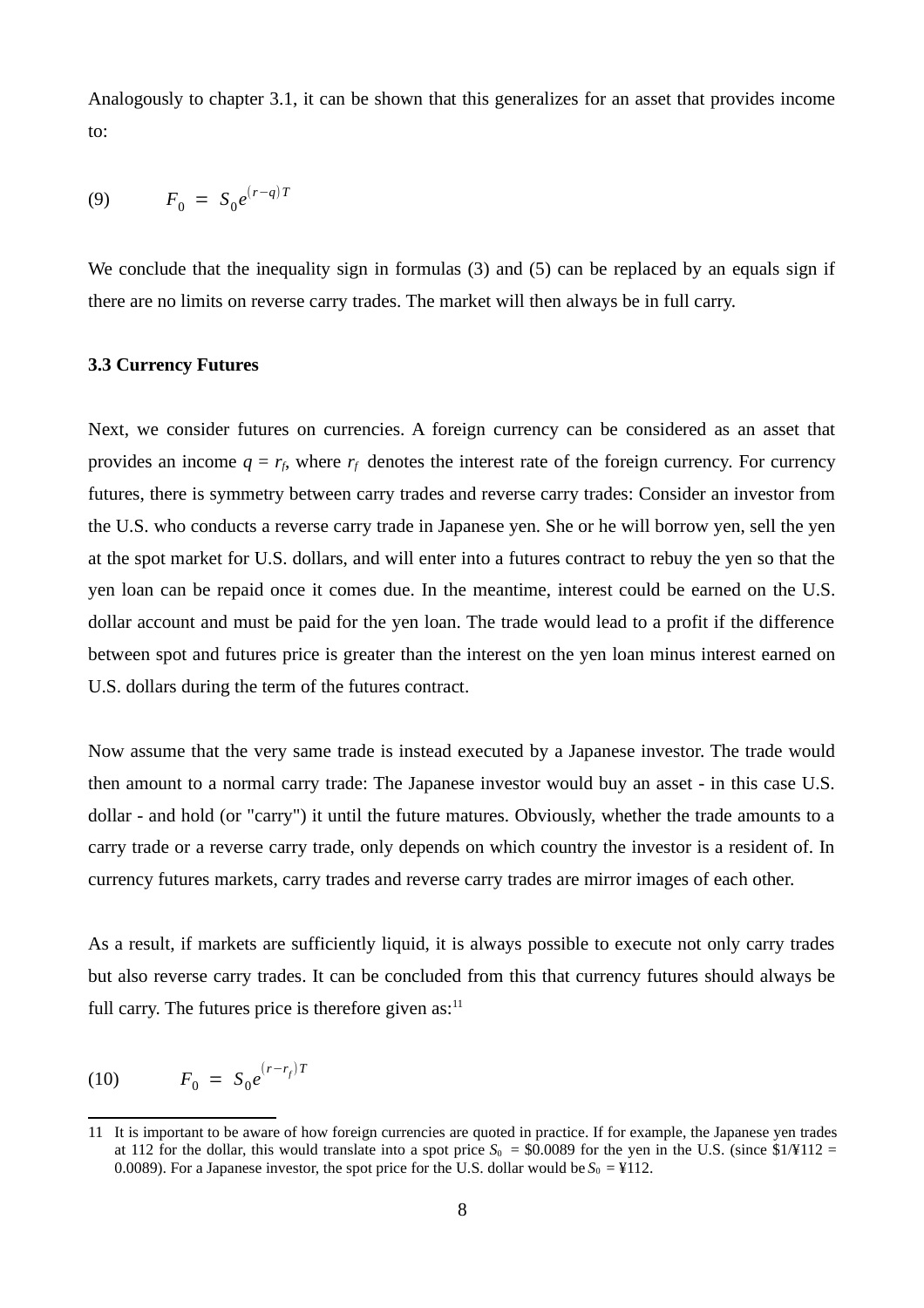It follows from this formula that a foreign currency is in contango (backwardation) if the domestic interest rate *r* is higher (lower) than the foreign interest rate *rf*. From the viewpoint of the foreign country, the reverse applies.

#### **3.4 Convenience Yield**

Futures markets for commodities such as oil can be in backwardation for an extended period and hence are not always in full carry.<sup>12</sup> It follows that from an empirical viewpoint, the inequality sign in formula (6) cannot be replaced by an equals sign. To understand why this is the case, consider as an example a shortage in the wheat market. As a result, the spot price for wheat will be relatively high. At the same time, the next harvest is only weeks away and is expected to be a very profitable one. The shortage is therefore only temporary. Anticipating this, today's futures prices for contracts that mature only after the next harvest has taken place will quote below the current spot price. In other words, the futures market will be in backwardation. Because all remaining wheat supplies will be fully depleted by the time the next harvest begins, there will be no surplus stocks left available to be sold in any reverse carry trades.<sup>13</sup> Backwardation would not be corrected through arbitrage activities.

As another example, think of an oil refinery that has stored a certain amount of oil for use in the refinery process. The refinery might be tempted, in case of backwardation, to sell the inventory on the spot market and to invest instead in futures contracts.<sup>14</sup> In the time that follows, the amount of oil needed for the refinery process would be bought daily on the spot market. The strategy might be profitable because, if markets are in backwardation, futures prices are relatively low compared to the spot price. The futures contracts held by the refinery are thereby intended to act as a hedge against rising oil prices. In case of a rising spot price, some futures can be sold with a profit, thereby offsetting the higher price to be paid on the spot market.

Obviously, such a strategy crucially depends on spot and futures prices always moving in parallel. This will, however, not be the case for temporary, short-lived market disruptions. For example, oil production might be disrupted by technical failures or a terrorist attack<sup>15</sup>. Or think of the blockade of the Suez Canal in March 2021 by a stranded large container ship. If market participants believe

<sup>12 6-</sup>month oil futures were in backwardation from 1999 to 2004, from second half of 2007 to first half of 2008, from 2011 to first half 2014, from 2018 to 2019, and most recently in 2021.

<sup>13</sup> For a simple model of this, see Milonas/Thomadakis 1997.

<sup>14</sup> This strategy corresponds to a reverse carry trade.

<sup>15</sup> E.g. the Abqaiq–Khurais attack in September 2019 on oil facilities in Saudi Arabia.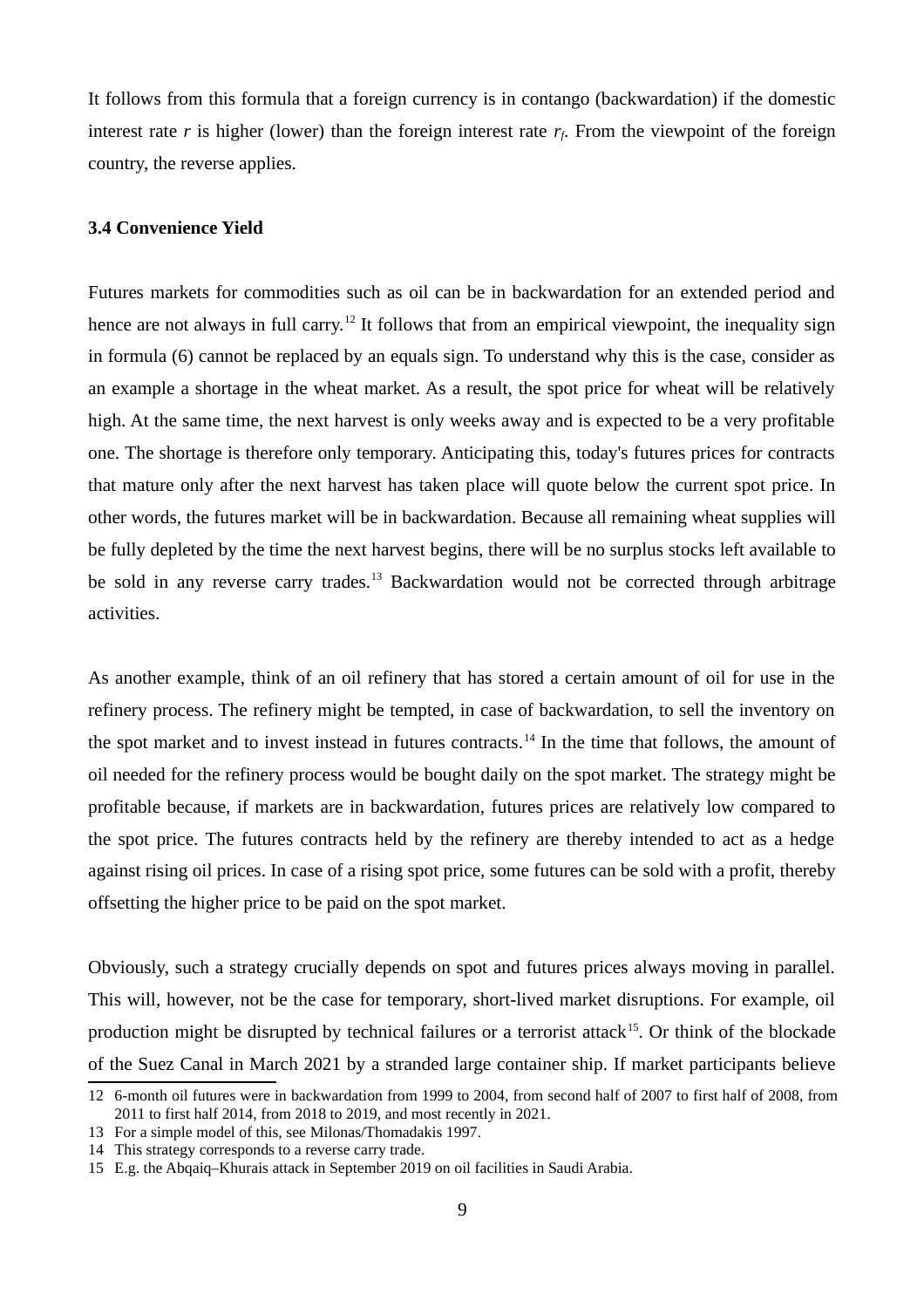that such disruptions are only temporary, only the spot price will move, whereas such events will not affect futures contracts with a maturity date on which such disruptions are, according to market expectations, probably over. In this case, the hedging strategy of the oil refinery would not work, since a rising spot price would not be accompanied by a higher futures price.

The assumption that disruptions are only temporary is crucial here because, in case of longer lasting disruptions, futures prices would also rise more or less in parallel with the spot price. In that case, it would make no difference economically whether one holds the physical asset or a futures contract. Futures contracts could then indeed serve as a hedge against a rising spot price.

In addition, also note that for spot and futures prices to behave differently, a supply disruption need not have occurred. A certain probability for temporary disruptions to take place during the lifetime of a futures contract is sufficient to justify a lower price for a futures contract compared to the spot price. Again, the key assumption is that such potential disruptions are only temporary and will be over before the futures contract matures.

In conclusion, if there is a positive probability for a temporary supply disruption during the lifetime of a futures contract, accompanied by a temporarily higher spot price, holding the physical asset is advantageous compared to buying a long-term futures contract. Some physical storage will therefore take place even if the market is in backwardation. The owner of a physical asset has the "real option" to make use of the asset at any time, whereas for the owner of a futures contract the asset will only be available at the delivery date. The value of this real option has been called "convenience yield".<sup>16</sup> In accordance with option price theory, the value of the convenience yield increases with greater price volatility.

By introducing a convenience yield *y*, inequality (6) can be replaced by the following equation:

(11) 
$$
F_0 = S_0 e^{(r+u-y)T}
$$

The convenience yield should be interpreted as a residual value or an implicit cost item and will not show up in any profit and loss account. In this, it differs from the explicit costs of carry such as interest costs and storage costs. Backwardation can be explained by a convenience yield *y* that is greater than the costs of carry  $r+u$  since it then follows from (11) that  $F_0 \leq S_0$ .

<sup>16</sup> The term "convenience yield" can be traced back to Kaldor 1939 p. 6f.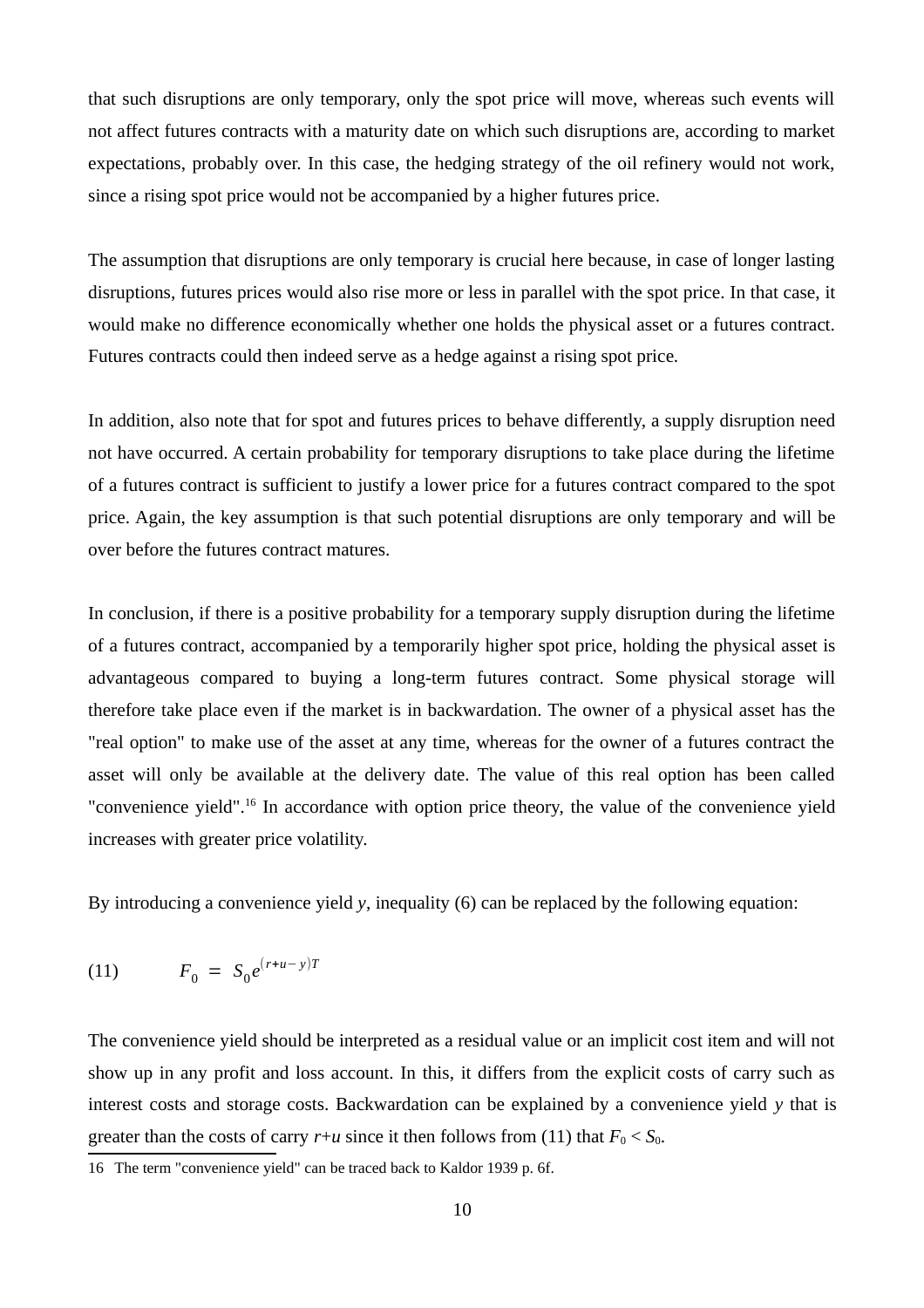#### **3.5 Investment versus Consumption Goods**

The distinction between investment goods and consumption goods facilitates the understanding of why backwardation occurs in futures markets for some assets and not for others.<sup>17</sup> Investment goods, on the one hand, are goods that are only held for investment purposes and not used in industrial processes. Stocks and other securities, currencies, or gold are examples of investment goods. Gold, for example, is extracted from beneath the earth and then permanently stored below the Federal Reserve Building in New York or in the vaults of private investors.<sup>18</sup> Even the tiny percentage of gold that is used for industrial purposes is not permanently lost since it can eventually be recycled.

In the case of investment goods, market transactions will only change which investor holds which assets, but will not lead to a decrease in the number of stocks available in the market. As a consequence, there will always be enough inventory available that can be sold through arbitrage activities should the market be in backwardation. Risk-free profits could then be achieved through reverse carry trades, which would consequently lead to an adjustment of spot and futures prices. Futures markets for investment goods will therefore always be in full carry and backwardation in particular will not persist over an extended period.

Consumption goods, on the contrary, are goods that are used up in manufacturing processes.<sup>19</sup> After that, they are no longer there. For example, oil is processed in a refinery, or wheat is ground in a mill. In this case, the level of storage depends on both production and consumption. This can be compared to a water tank that has both an inflow and an outflow. New water must flow into the tank (i.e., production) to compensate for the outflow (i.e., consumption). If production decreases and/or consumption increases, a shortage may result.

Such a shortage would give oil companies an incentive to produce more oil and farmers to plant more wheat. In the longer run, production and consumption will probably balance each other out. However, since negative storage is not possible<sup>20</sup>, goods that are not available until sometime in the future cannot alleviate a shortage that exists today. As a consequence, the spot price for immediate

<sup>17</sup> Hull 2018 p. 107.

<sup>18</sup> Speck 2013 argues that central banks manipulate the gold market in order to protect the value of paper money relative to gold. Arbitrage mechanisms might then not work.

<sup>19</sup> Consumption, in this context, obviously does not refer to consumption by private households.

<sup>20</sup> Because only positive storage is possible, futures prices could be below but not above full carry. Also note that in the case of e.g. electricity, even positive storage is more or less impossible.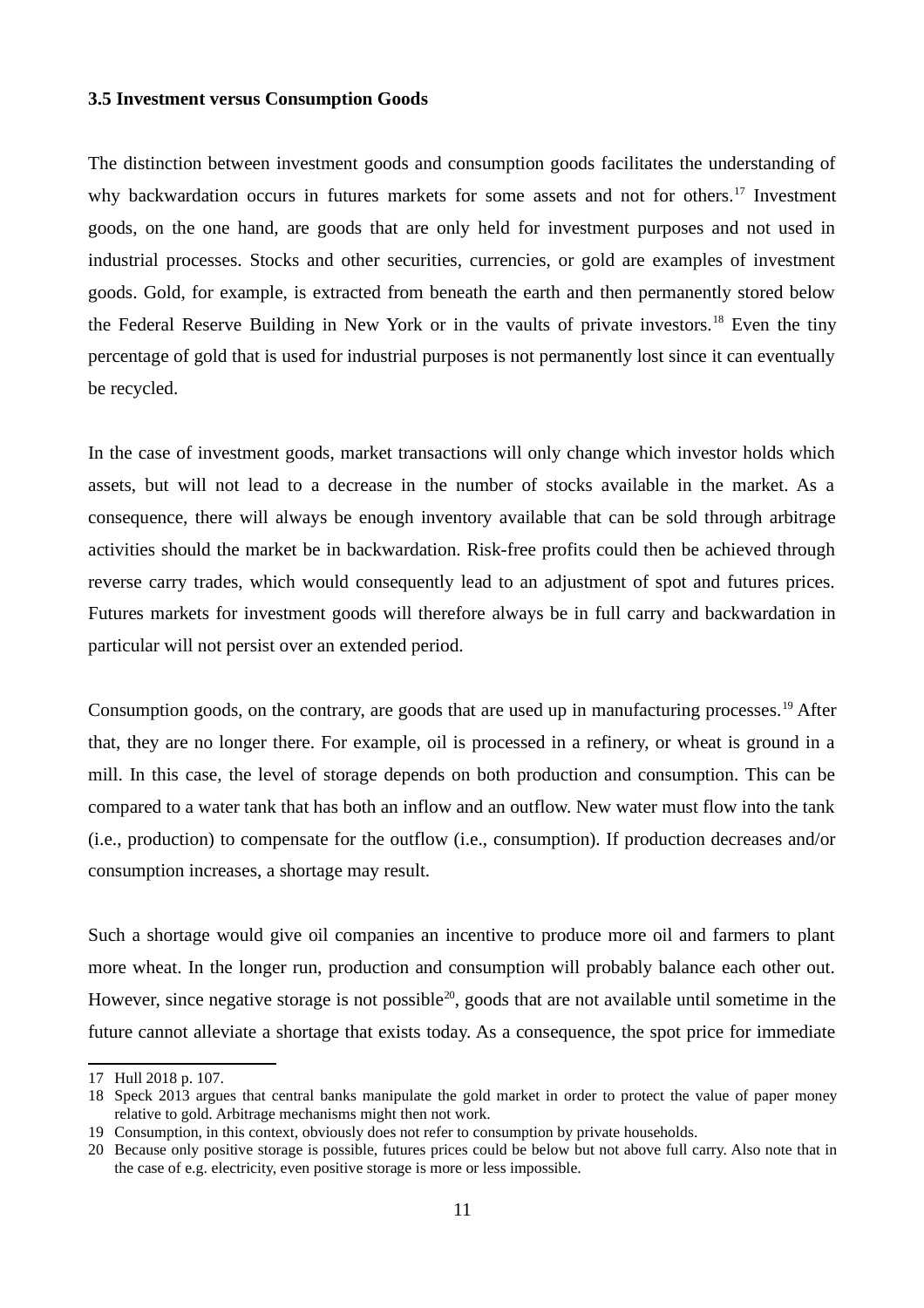delivery will be higher than the price of a long term futures contract. If there are no surplus inventories and if investors are not willing to temporarily part with their assets, this backwardation will not be corrected through reverse carry trade arbitrage.

#### **4. The Term-Structure of Futures-Prices**

Until now, we were only concerned about the relationship between the spot price and the price of a futures contract with a specific maturity date. In this chapter, we will briefly discuss the whole term structure of future-prices for different maturities. In this context, Samuelson 1965 already postulated that spot prices and near-end futures contracts are more volatile than contracts with a maturity date that lies further ahead in the future.

An implication of this is that the market will often be in backwardation if prices rise and in contango if prices fall. This is the case because, if short-term prices increase (decrease) by a higher amount, they will, as a result, often end up above (below) long-term futures prices. Traders often conclude from this that backwardation is a signal for rising prices and contango a signal for falling prices. However, this rests on the assumption that the trend that has led to backwardation or contango today will also continue in the future.

As has been shown in chapter 3.4, backwardation may arise if short-term, only temporary market disruptions lead to a higher spot price but have no or only little effect on longer-term futures contracts. This is in accordance with the above-mentioned Samuelson hypothesis that postulates an inverse relationship between price volatility and time-to-maturity of a futures contract. In addition, the considerations in chapter 3.4 can be used analogously to motivate the Samuelson hypothesis also in a scenario with falling spot prices.

Imagine for example that oil prices are falling because OPEC has decided to increase the supply of oil or because growth forecasts have been revised downward, implying lower demand for oil in the coming months. If market participants believe that the longer-term outlook does not fundamentally change because of these events, the resulting fall of oil prices would be more pronounced for the spot price and short term futures than for longer-dated futures contracts. A contango situation could then arise. However, as demonstrated in the introductory example, in the case of super-contango, if long term futures quote even above full carry, a (partial) price adjustment to full carry will take place through arbitrage activities.